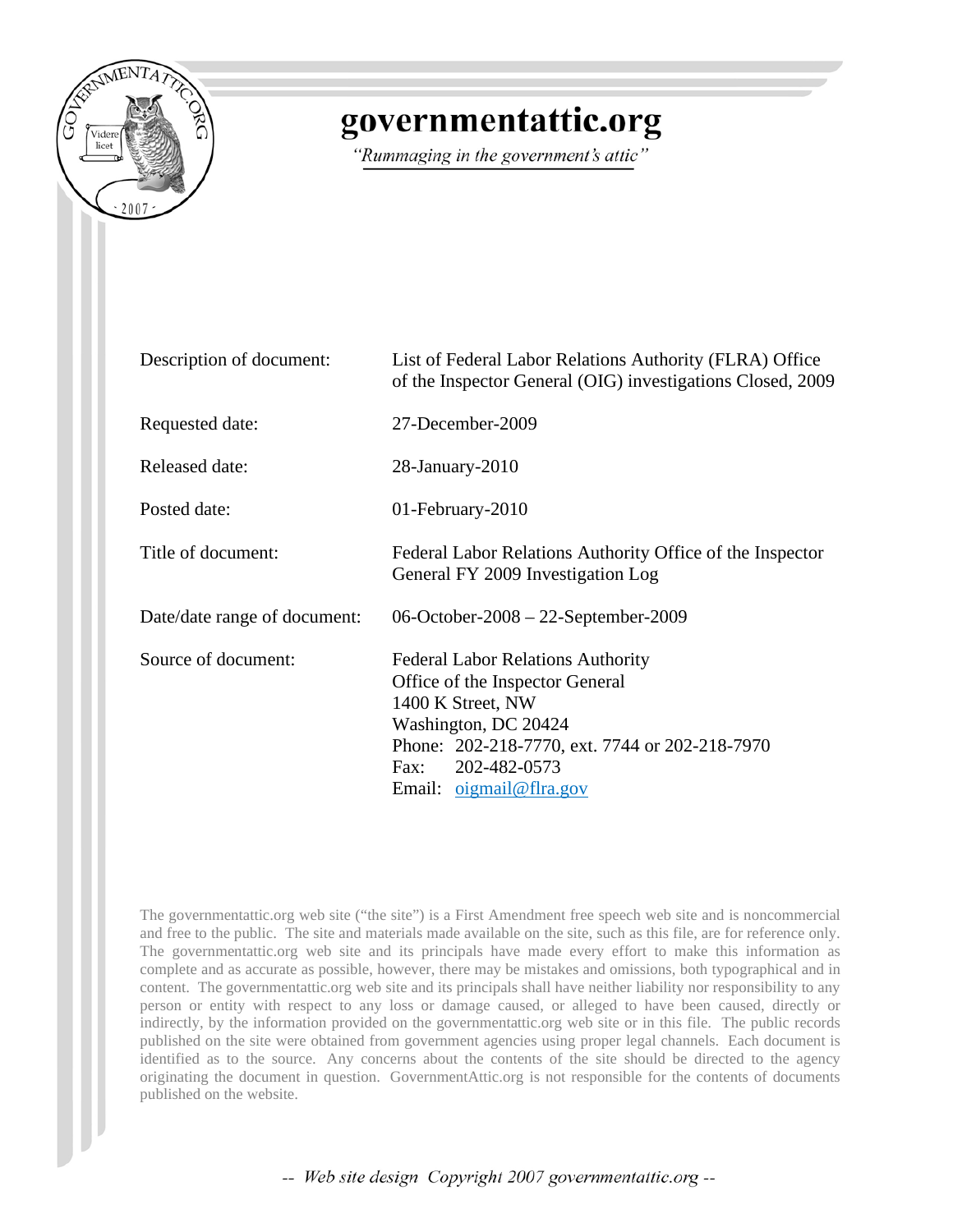From: "Center, Charlie" <ccenter@flra.gov> Date: Thu, 28 Jan 2010 11:22:06 -0500 Cc: "Barnett, Leslie" <LBarne@flra.gov> Conversation: FOIA Request - FLRA Office of Inspector General Subject: FOIA Request - FLRA Office of Inspector General

Attached is information provided by the Federal Labor Relations Authority Office of Inspector General pursuant to your FOIA request dated December 27, 2009.

Sincerely,

Charles R. Center Acting Inspector General Federal Labor Relations Authority 1400 K Street NW Washington, DC 20424 (202) 218-7744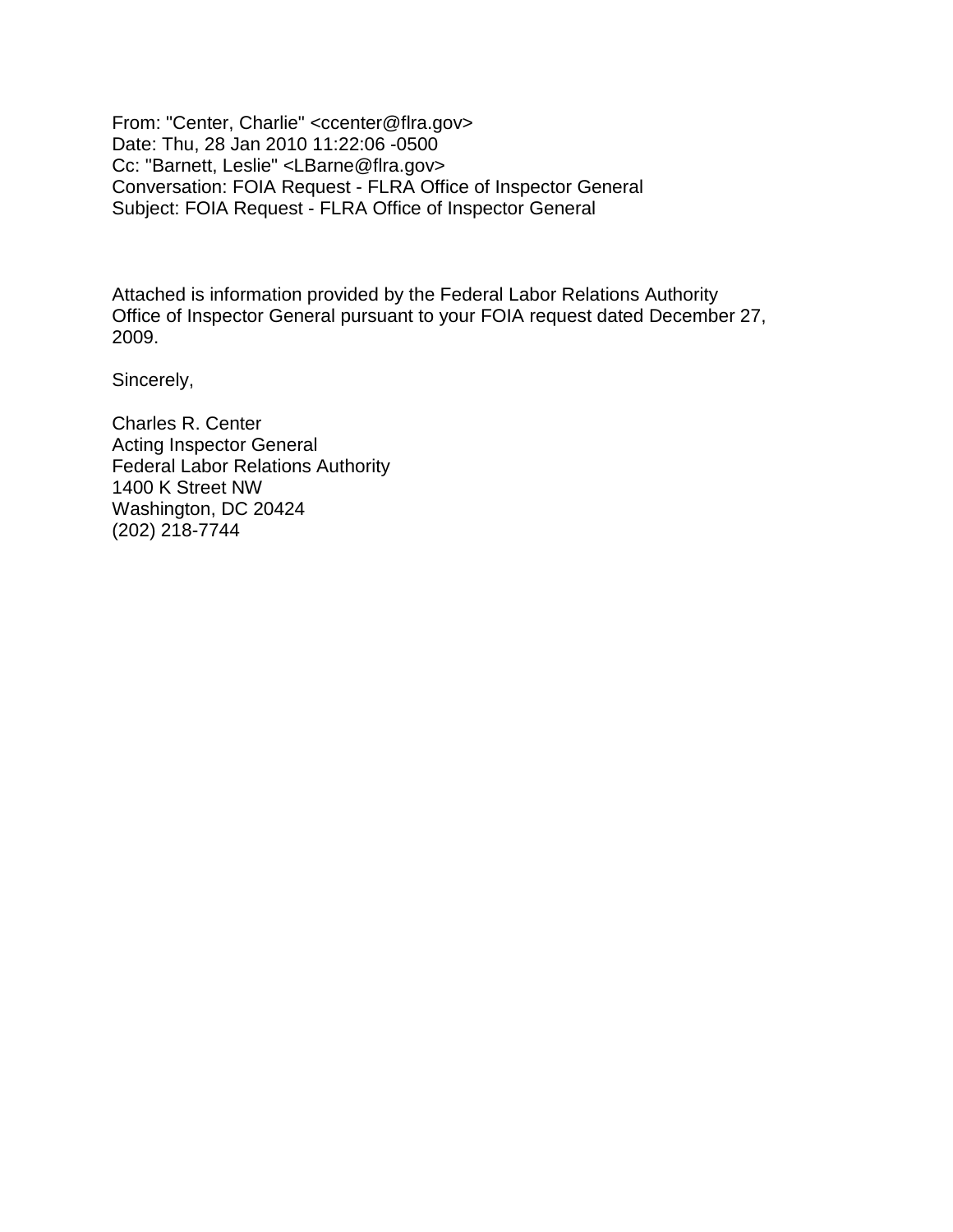## Federal Labor Relations Authority Office of the Inspector General FY 2009 Investigation Log

| Case No.  | Subject                                                                                                                                                                                                                                                                                                                                                  | Date Received    | <b>Status</b>                                                                                                                |
|-----------|----------------------------------------------------------------------------------------------------------------------------------------------------------------------------------------------------------------------------------------------------------------------------------------------------------------------------------------------------------|------------------|------------------------------------------------------------------------------------------------------------------------------|
| 2009-1-01 | Two Federal Labor<br><b>Relations Authority</b><br>Employees alleged<br>improper issuance<br>of performance<br>awards to a third<br>Information<br>Technology<br>employee.                                                                                                                                                                               | October 6, 2008  | Investigation<br>conducted by the<br><b>Federal Labor</b><br><b>Relations Authority</b><br>and closed on<br>October 27, 2008 |
| 2009-1-02 | A Department of<br>Veteran Affairs in<br><b>North Hills</b><br>California Biological<br>Laboratory<br>Technician was<br>terminated from her<br>position without<br>notification to her or<br>her boss, did not get<br>proper pay or<br>interaction with the<br>VA Administrartion,<br>Director/Chief of<br>Payroll or Chief of<br>Employee and<br>Labor. | October 29, 2008 | Referred to<br>Department of<br><b>Veteran Affairs</b><br><b>Inspector General</b><br>October 29, 2008                       |
| 2009-1-03 | Investigation of<br><b>FLRA's Global Tech</b><br>Inc. Information<br>Technology contract<br>requested by<br>Chairman, FLRA                                                                                                                                                                                                                               | December 6, 2008 | Completed January<br>23, 2009                                                                                                |
| 2009-1-04 | Allegations against<br>the Pension Benefit<br>Guaranty<br>Corporation not<br>following a Federal<br><b>Labor Relations</b><br>Authority unfair<br>labor practice<br>charge, was                                                                                                                                                                          | February 6, 2009 | Preliminary<br>Investigation<br>Closed.<br>Investigation not<br>addressed.<br>February 27, 2009                              |

 $\hat{\boldsymbol{\theta}}$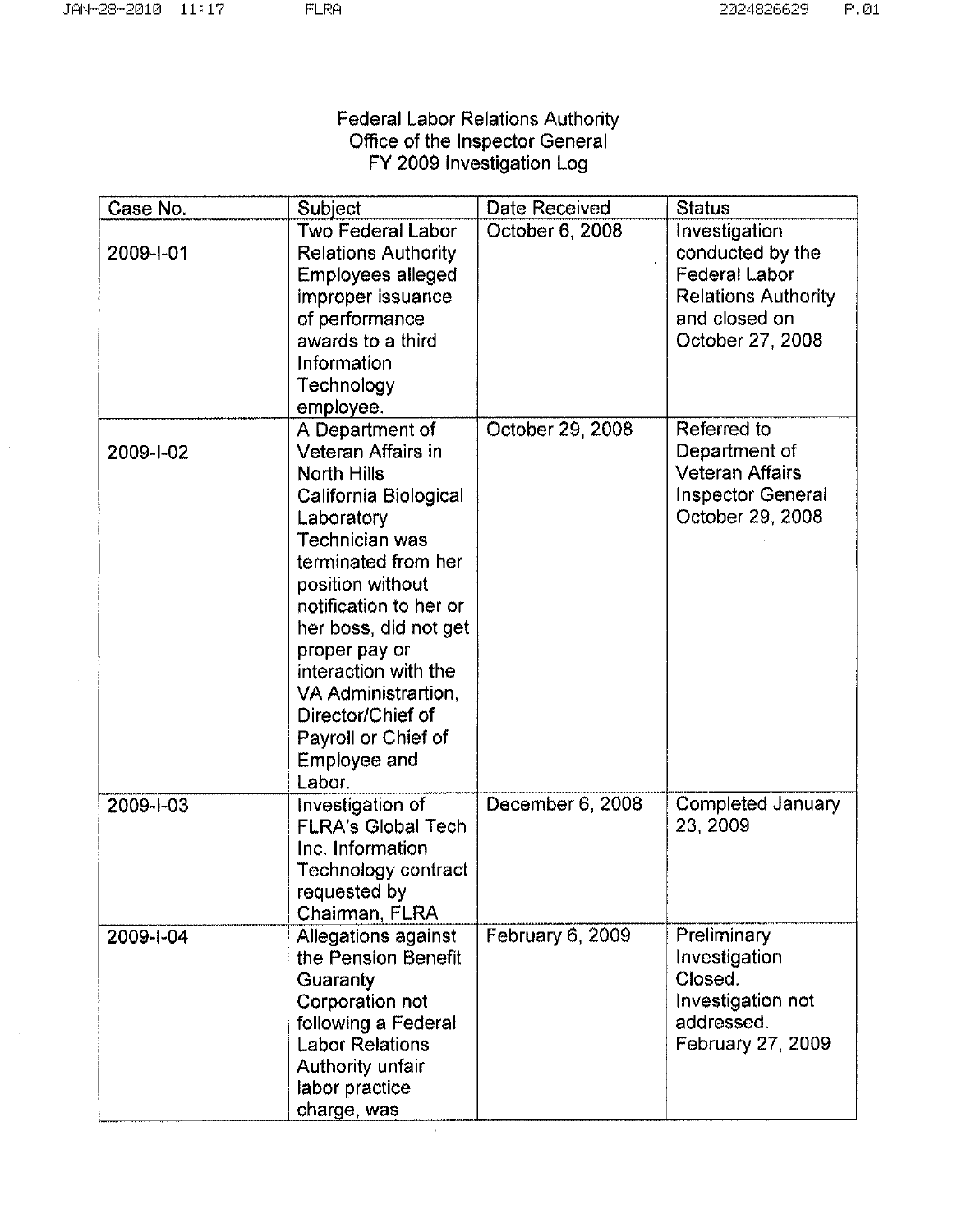$\mathcal{L}(\mathbf{x})$  .  $\sim 10^{11}$  km s  $^{-1}$ 

|           | forwarded by PBGC<br>IG. The allegations<br>were related to<br>PBGC management<br>and were not<br>related to fraud,<br>waste, abuse or<br>mismanagement<br>There was no<br>indication that the<br>Washington<br>Regional Office did<br>not handle the case<br>properly.                                                                                             |                |                                                                                    |
|-----------|---------------------------------------------------------------------------------------------------------------------------------------------------------------------------------------------------------------------------------------------------------------------------------------------------------------------------------------------------------------------|----------------|------------------------------------------------------------------------------------|
| 2009-1-05 | A Veterans<br>Administration<br><b>Fiscal Department</b><br>in Anchorage<br>Alaska started he<br>was continually paid<br>for 80 hrs after he<br>went to a 48 hr<br>status. He brought<br>this issue to<br>management, by<br>phone and writing<br>but no one seemed<br>to respond. He<br>resigned in March<br>2008 and his matter<br>was not addressed<br>by the VA. | March 10, 2009 | Referred to the<br>Department of<br>Defense Inspector<br>General<br>March 10, 2009 |
| 2009-1-06 | Unidentified<br>individual alleged<br>that a Downey Data<br>employee has<br>repeatedly<br>submitted emails<br>containing false<br>data to multiple<br>Federal agencies in<br>abuse of the federal<br>acquisition<br>regulations.                                                                                                                                    | April 3, 2009  | Referred to the<br>Department of<br>Labor Inspector<br>General<br>April 3, 2009    |
| 2009-1-07 | <b>FLRA</b> employee<br>subscribed to an                                                                                                                                                                                                                                                                                                                            | May 7, 2009    | FLRA Inspector<br>General                                                          |